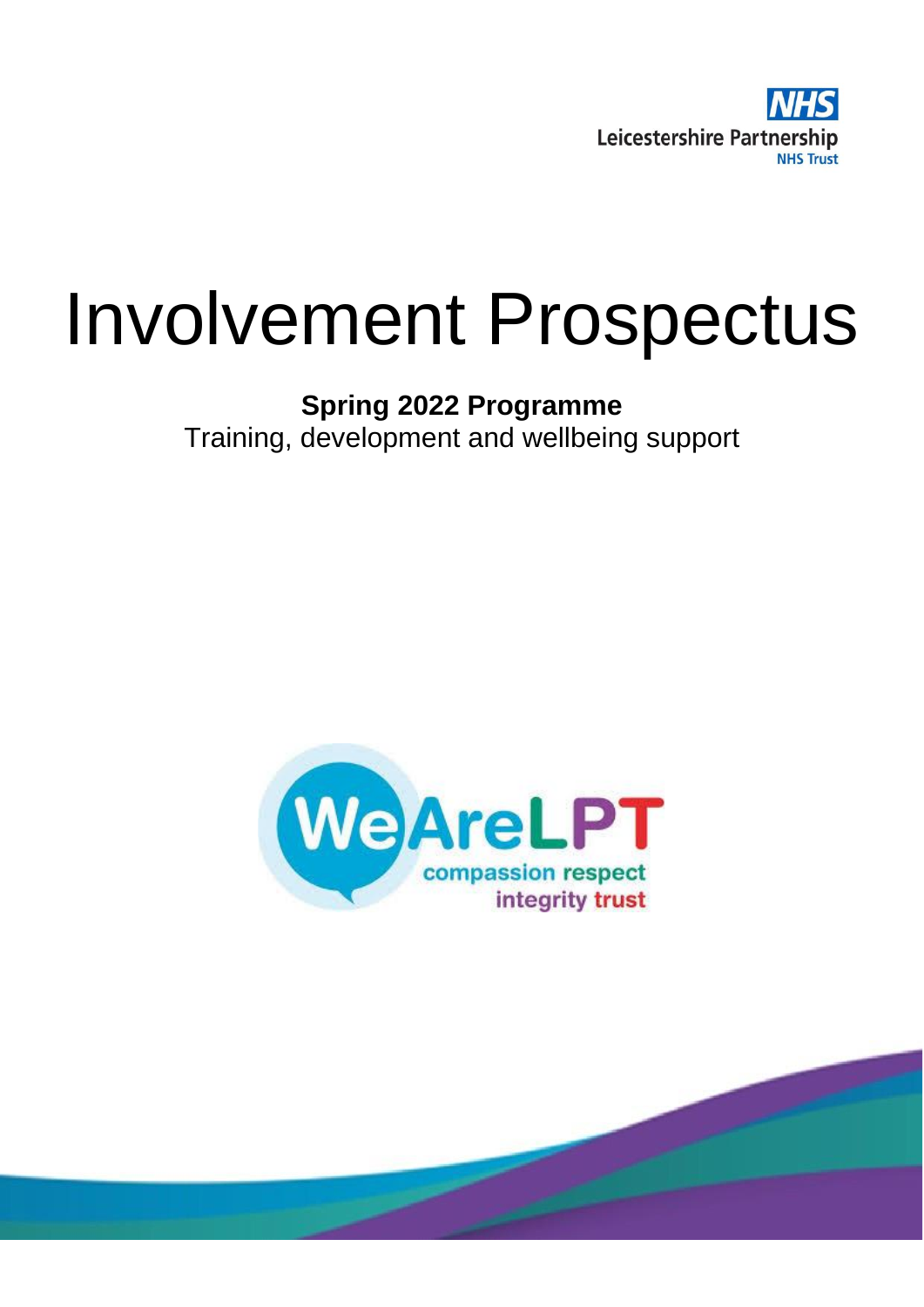#### **Involving you**

Leicestershire Partnership NHS Trust (LPT) is committed to involving service users, patients, carers and family members in all that we do, and aim to provide services that meet the needs and expectations of our patients and to also learn from them. We want to involve you in decisions about your care and hear about your lived experience of using our services and in turn this will help us design and deliver our services and enable us to improve existing services and to make decisions about new ones.

There are lots of ways that you can get involved with us at LPT – register with the involvement network to find out more.

#### **How to register for involvement**

You can join our Service User/Carer Involvement Network which is open to LPT service users, carers and family members where you can use your lived experiences to improve services. This will help to inform how we shape our services to fit the changing needs of our local communities. Once registered you will receive monthly Patient Experience and Involvement newsletters which includes information about training, developemnt and involvement opportunites.

Please visit our "involving you" page [www.leicspart.nhs.uk/involvingyou](http://www.leicspart.nhs.uk/involvingyou) which provides additional information and where you can access an on line Expression Of Interest form in order to register for involvement.

#### **Purpose of this programme**

This programme brings all our training and development opportunities in one place for you to look through and register at your leisure. We recognise that for some people involvement is completely new so we have some programmes that are an introduction in order to share various involvement opportunities as well as training and support available to you

We also recognise that some people would like to grow their skills and confidence in order to progress your involvement journey, this could be people looking to get involved in committee type meetings, quality improvement projects working in partnership with staff, peer support, or back into paid employment. This programme incorporates a range of development opportunities as well as some wellbeing activities in order to support you on your involvement journey with us.

#### **How to book onto any of the below sessions**

If any of the below sessions are of interest to you and you would like to find out more or to register your attendence,please contact the Patient Experience and Involvement team via phone or email;

**Phone: 0116 2950181 Email:** [lpt.patient.experience@nhs.net](mailto:lpt.patient.experience@nhs.net)

Please contact the Recovery College directly if you are interested in any of their courses; **Phone: 0116 295 1196 Email:** [recoverycollege@leicspart.nhs.uk](mailto:recoverycollege@leicspart.nhs.uk)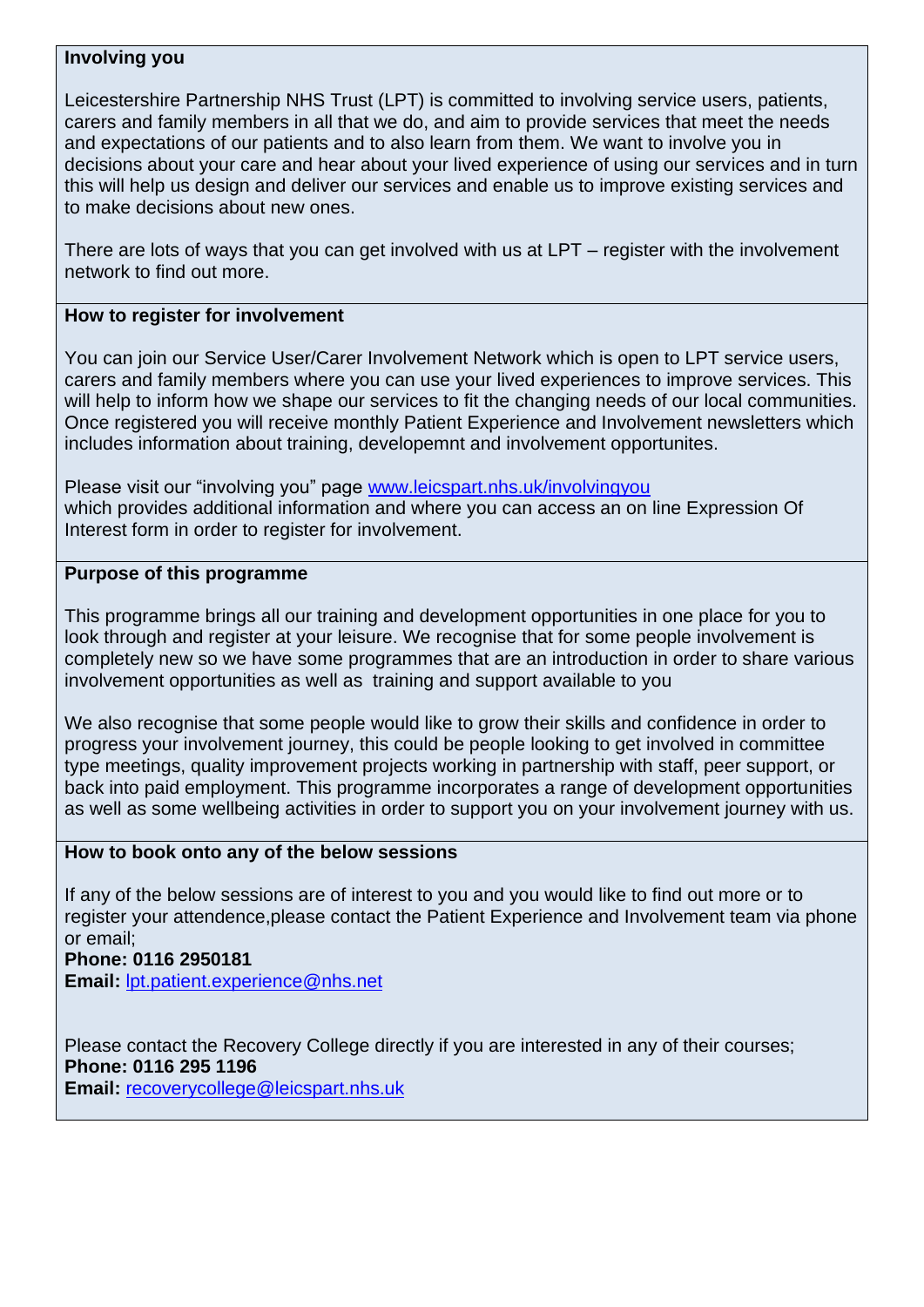## **One off training and development sessions – Spring 2022**

| UPHIN LULL                                                                                                                  |                                                                                                                                                                                                                                                                                                                                                                                                                                                                                                                                                                                                                                                        |                                                                         |  |  |
|-----------------------------------------------------------------------------------------------------------------------------|--------------------------------------------------------------------------------------------------------------------------------------------------------------------------------------------------------------------------------------------------------------------------------------------------------------------------------------------------------------------------------------------------------------------------------------------------------------------------------------------------------------------------------------------------------------------------------------------------------------------------------------------------------|-------------------------------------------------------------------------|--|--|
| <b>Session Name</b>                                                                                                         | <b>Session Description</b>                                                                                                                                                                                                                                                                                                                                                                                                                                                                                                                                                                                                                             | <b>Date and Time</b>                                                    |  |  |
| <b>Completely new</b><br>to involvement<br>and wondering<br>what it is - come<br>and talk to us                             | You may hear people talk about involvement but what<br>does it actually mean? Have you ever wondered how do<br>you complete surveys and give feedback, what your role<br>be on a recruitment panel, or what would be involved<br>attending a focus group<br>This is an informal chat for you to come and find out more<br>and we will share the various ways you can influence<br>service improvement through your lived expereinces.                                                                                                                                                                                                                  | Wednesday 20th<br><b>April</b><br>via MS Teams<br>10.30am to 11.30am    |  |  |
| Quality<br>Improvement-<br><b>The Basics for</b><br><b>Service users</b><br>and Carers<br>interested in<br>getting involved | Quality Improvement, what is it and how can you<br>get involved? Here in LPT the Trust has been working on<br>creating a Quality Improvement (QI) strategy for some<br>time which is referred to as We Improve Q. This strategy<br>is the Trust approach to QI which is essentially how we<br>improve services and the experiences and outcomes for<br>patients. This QI approach consists of 6 key principles.<br>You can view a short film here; https://youtu.be/UyD2-<br><b>CpJbtA</b><br>This session is an introduction to QI and informs you<br>about our Trust stratgey, QI methodology, and how you<br>can support projects and get involved. | Thursday 5 <sup>th</sup> May<br>via MS Teams<br>1:30pm to 3pm           |  |  |
| Introduction to<br><b>Research</b>                                                                                          | Research can be defined as the creation of new<br>knowledge. Medical and healthcare breakthroughs would<br>be impossible without research, which makes it a core<br>function of the NHS. Over the last year, the COVID-19<br>pandemic has highlighted the importance of research in<br>healthcare. Without research, there would be no new<br>ways to prevent disease, alleviate pain or provide<br>treatments. Research allows healthcare to progress and<br>improve. Join this session to learn more about what<br>research is, why it's important in the NHS and how you<br>can be involved.                                                        | Tuesday 12th April<br>10am to 11am<br>Thursday 12th May<br>10am to 11am |  |  |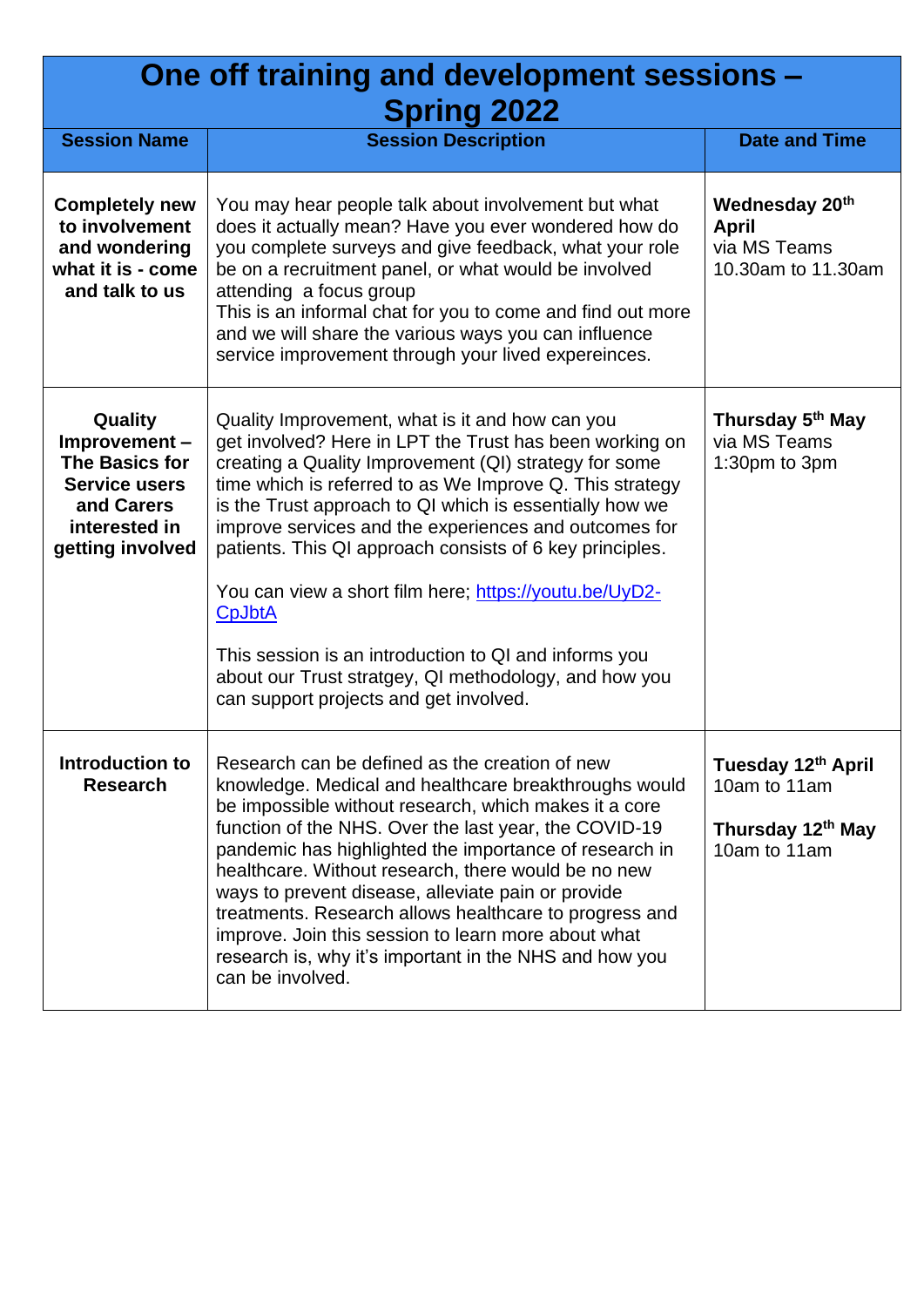|                                                                |                                                                                                                                                                                                                                                                                                                                                                                                                                 | <b>Patient Leadership Modules</b><br>Delivered by Angela Newton at Lived Experience Matters<br>You will need to be able to attend all the sessions to take part in this<br>programme. |                                                                                                                            |  |
|----------------------------------------------------------------|---------------------------------------------------------------------------------------------------------------------------------------------------------------------------------------------------------------------------------------------------------------------------------------------------------------------------------------------------------------------------------------------------------------------------------|---------------------------------------------------------------------------------------------------------------------------------------------------------------------------------------|----------------------------------------------------------------------------------------------------------------------------|--|
| lived experience<br>matters                                    |                                                                                                                                                                                                                                                                                                                                                                                                                                 | The programmes support attendees to develop their knowledge, skills,<br>confidence and abilities in patient involvement and leadership to inform<br>and influence LPT services.       |                                                                                                                            |  |
| <b>Session Name</b>                                            |                                                                                                                                                                                                                                                                                                                                                                                                                                 | <b>Session Description</b>                                                                                                                                                            | <b>Date and Time</b>                                                                                                       |  |
| <b>Facilitation and</b><br><b>Training Skills</b><br>Programme | This training programme is aimed at people who are<br>planning to co-deliver patient involvement and leadership<br>person:<br>training sessions. The programme will enable people to<br>develop their skills, knowledge and confidence in<br>Friday 6 <sup>th</sup> May<br>facilitating groups and delivering training.<br>Followed by ongoing telephone / online coaching support<br>as required by participants over 6 months |                                                                                                                                                                                       | To be delivered in<br>11.30am to 4pm<br>Friday 13th May<br>11.30am to 4pm<br>Friday 20 <sup>th</sup> May<br>11.30am to 4pm |  |
|                                                                |                                                                                                                                                                                                                                                                                                                                                                                                                                 | Please note these spaces are limited, for further enquiries or to register your interest please contact                                                                               |                                                                                                                            |  |

the Patient Experience and Involvement Team via email <u>Ipt.patient.experience@nhs.net</u> or by telephone: 0116 295 0818

You can find out more about Angela via her webpage;<https://livedexperiencematters.org.uk/>

| <b>Standard training and development</b><br>available all year round |                                                                                                                                                                                                                                                                                                                                                  |                            |                      |                                                                                                         |
|----------------------------------------------------------------------|--------------------------------------------------------------------------------------------------------------------------------------------------------------------------------------------------------------------------------------------------------------------------------------------------------------------------------------------------|----------------------------|----------------------|---------------------------------------------------------------------------------------------------------|
| <b>Session Name</b>                                                  |                                                                                                                                                                                                                                                                                                                                                  | <b>Session Description</b> |                      | <b>Date and Time</b>                                                                                    |
| Wellbeing<br>Wednesdays                                              | Every Wednesday the Trust offers a series of virtual<br>wellbeing workshops that staff, volunteers and the service<br>user/carer network are able to access. These include<br>Yoga, Pilates, Tai Chi and Mindfulness. Please contact us<br>in order to be sent the links to these sessions which are<br>delivered via MS Teams. Timetable below: |                            |                      | <b>Mindfullness</b><br><b>Every Weds</b><br>1:00-1:30pm<br>Yoga<br>1 <sup>st</sup> Weds<br>12:30-1:00pm |
|                                                                      | <b>Activity</b>                                                                                                                                                                                                                                                                                                                                  | <b>Time</b>                | <b>Date</b>          | <b>Pilates</b>                                                                                          |
|                                                                      | Yoga                                                                                                                                                                                                                                                                                                                                             | $12:30-1pm$                | 1 <sup>st</sup> Weds | $2nd$ Weds<br>12:30-1:00pm                                                                              |
|                                                                      | <b>Pilates</b>                                                                                                                                                                                                                                                                                                                                   | $12:30-1pm$                | 2 <sup>nd</sup> Weds |                                                                                                         |
|                                                                      | <b>Tai Chi</b>                                                                                                                                                                                                                                                                                                                                   | 12:30-1pm                  | 3 <sup>rd</sup> Weds | Tai Chi<br>3 <sup>rd</sup> Weds<br>12:30-1:00pm                                                         |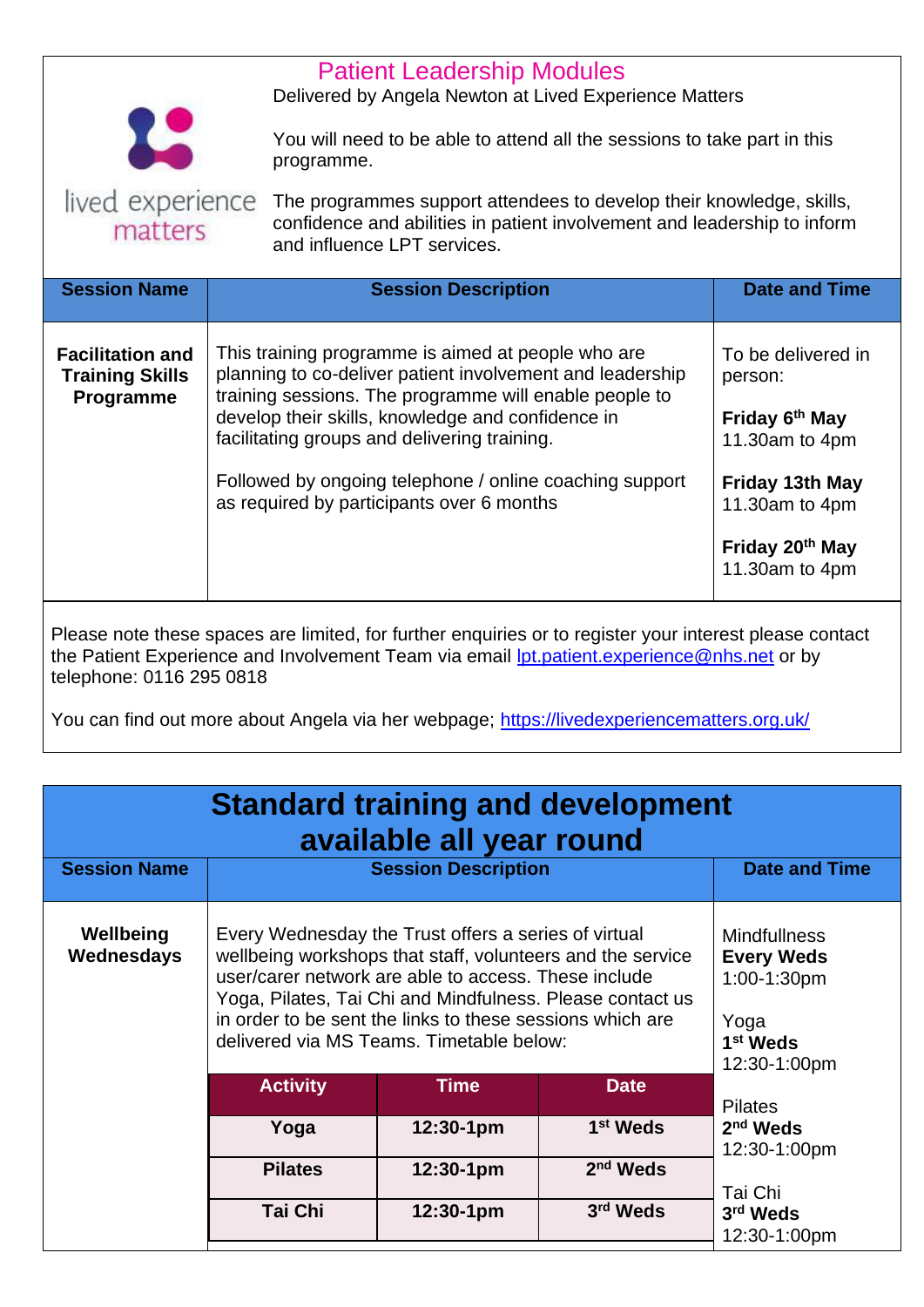|                                                                             | <b>Mindfulness</b><br>drop-in session                                                                                                                                                                                                                                                                                                                                                                                                                                                                                         | 1:00-1:30pm                                                                                                                                                                                              | <b>Every Weds</b>                                            |                                                                                                                                                              |
|-----------------------------------------------------------------------------|-------------------------------------------------------------------------------------------------------------------------------------------------------------------------------------------------------------------------------------------------------------------------------------------------------------------------------------------------------------------------------------------------------------------------------------------------------------------------------------------------------------------------------|----------------------------------------------------------------------------------------------------------------------------------------------------------------------------------------------------------|--------------------------------------------------------------|--------------------------------------------------------------------------------------------------------------------------------------------------------------|
| <b>Virtual Catch</b><br>ups<br><b>Walk and Talk</b><br>group                | During the winter months, we meet virtually via MS Teams<br>every fortnight on a Monday for an hour so we can come<br>together for a coffee and catch up.<br>When the weather improves a small group of us will meet<br>up at a park or gardens for a walk and converation. Meet<br>with others and make connections, build relationships<br>whilst taking in some beautiful scenary and fresh air.<br>Venues include Abbey Park, Watermead Park and the<br>Botanical Gardens. Meetings take place fortnightly on<br>Mondays. |                                                                                                                                                                                                          |                                                              | Monday 4th April<br>$12-1pm$<br>Tuesday 19th April<br>(due to bank<br>holiday)<br>$12-1pm$<br>Tuesday 3 <sup>rd</sup> May<br>12-1pm (due to<br>bank holiday) |
| <b>Recovery and</b><br><b>Collaborative</b><br><b>Care Planning</b><br>Café | The Recovery Cafes are a shared space for service<br>user/carers, NHS staff and local voluntary and community<br>groups to come together to connect around the recovery<br>concept of CHIME. (Connectedness, Hope, Idenitity,<br>Meaning and Empowerment).<br>This is an informal space and there is no expectation for<br>you to contribute to discussions unless you would like to.<br>You can find out more about the history of the cafes here:<br>https://bit.ly/35ZOqxc                                                 |                                                                                                                                                                                                          |                                                              | Tuesday 26 <sup>th</sup> April<br>1-2.30pm<br>(Connectedness)<br>Wednesday 25th<br>May<br>11-12.30pm (Hope)<br>Monday 27th June<br>1-2.30pm (Identity)       |
| <b>Recruitment</b><br><b>Training</b>                                       | Would you like to get involved in recruiting new members<br>of staff? Opportunities often arise for service user/carer<br>involvement in recruitment and this training will prepare<br>you to become a panel member. An overview of the<br>training can be found below:<br>Confidentiality<br>Recording the interview                                                                                                                                                                                                         | Recruitment and selection process<br>Job description and person specification<br>Interview questions/presentation<br>Types of Involvement in the recruitment process<br>Do's and Don'ts for interviewing |                                                              | Friday 8 <sup>th</sup> April<br>10.30am to<br>12midday                                                                                                       |
| Introduction to<br><b>Involvement</b><br><b>Workshop</b>                    | This session is open to people who have joined our<br>Service User/Carer Network and will provide an overview<br>of what service user/carer involvement is as well as<br>discussing what involvement opportunities are available<br>within LPT.<br>This session will also disuss what your interests are and<br>you whilst on your involvement journey.                                                                                                                                                                       |                                                                                                                                                                                                          | the different support, training and development available to | Wednesday 6th<br>April 1pm to<br>2.30pm<br>Wednesday 8th<br>June 10.30am to<br>12midday                                                                      |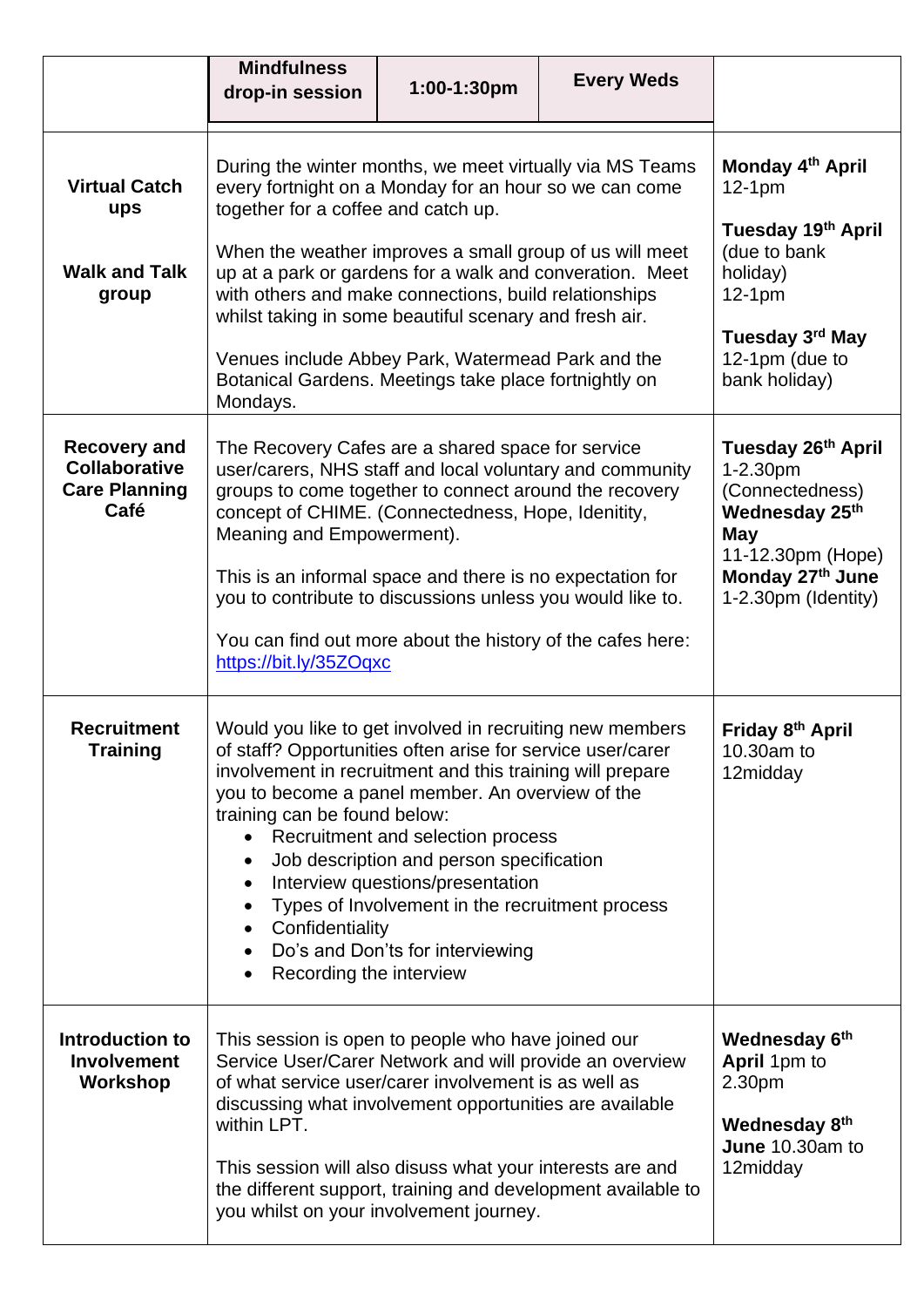| <b>Various Quality</b><br>Improvement<br>sessions<br>Find more details<br>here:<br>https://www.leics<br>part.nhs.uk/wp-<br>content/uploads/2<br>022/03/QI-in-a-<br>box-modules.pdf | Here in LPT the Trust has been working on creating a<br>Quality Improvement (QI) strategy for some time which is<br>referred to as We Improve Q. This strategy is the Trust<br>approach to QI which is essentially how we improve<br>services and the experiences and outcomes for patients.<br>This QI approach consists of 6 key principles;<br>One shared approach<br>Knowledge and skills<br>$\bullet$<br>Working in partnership<br>$\bullet$<br><b>Continued Improvement</b><br>$\bullet$<br>Share good Practice<br>Data for Measurement<br>Charts to help capture QI project data<br>$\bullet$<br>You can see a short film about We Improve Q here;<br>https://youtu.be/UyD2-CpJbtA                                                                                                                                                                                | Sessions take place<br>via MS Teams on<br>Fridays 9-10 am<br>Contact the team to<br>find out more and to<br>book your place |
|------------------------------------------------------------------------------------------------------------------------------------------------------------------------------------|--------------------------------------------------------------------------------------------------------------------------------------------------------------------------------------------------------------------------------------------------------------------------------------------------------------------------------------------------------------------------------------------------------------------------------------------------------------------------------------------------------------------------------------------------------------------------------------------------------------------------------------------------------------------------------------------------------------------------------------------------------------------------------------------------------------------------------------------------------------------------|-----------------------------------------------------------------------------------------------------------------------------|
| <b>Recovery</b><br><b>College</b>                                                                                                                                                  | <b>Recovery College Spring Prospectus</b><br>There are a range of courses available including;<br>Introduction to Self-Care<br>$\bullet$<br>Gentle Yoga and Relaxation<br>Introduction to Involvementplus many others.<br>$\bullet$<br>We are continuing to enrol over the phone and also provide<br>useful links & resources to support mental health via<br>twitter: https://twitter.com/RecoveryCollege, Facebook:<br>https://bit.ly/3jSBJML and our webpage.<br>Please call 0116 295 1196 or email<br><u>lpt.recoverycollege@nhs.net</u> , if you wish to speak to a<br>member of the recovery college team to request a copy of<br>the current prospectus and/or to enrol.<br>You can access the Spring Term prospectus online<br>through the following link: https://www.leicspart.nhs.uk/wp-<br>content/uploads/2019/02/Spring-Term-Prospectus-2022-<br>final.pdf | Various – a new<br>prospectus comes<br>out each term,<br>contact the<br><b>Recovery College</b><br>for more information     |
| <b>Ulearn modules</b>                                                                                                                                                              | Are you registered as a Trust Volunteer? If so did you<br>know you can access various online training, development<br>and wellbeing modules via uLearn.<br>If you are interested in finding out more about our ULearn<br>training opportunities please contact the Patient<br>Experience and Involvement Team for more information                                                                                                                                                                                                                                                                                                                                                                                                                                                                                                                                       | You can complete<br>these online on a<br>add hoc basis                                                                      |
| <b>Trust Board</b><br><b>Meetings</b>                                                                                                                                              | LPT's Trust Board is made up of key committees that<br>provide assurance to the Board regarding different aspects                                                                                                                                                                                                                                                                                                                                                                                                                                                                                                                                                                                                                                                                                                                                                        | Various - contact<br>the Patient                                                                                            |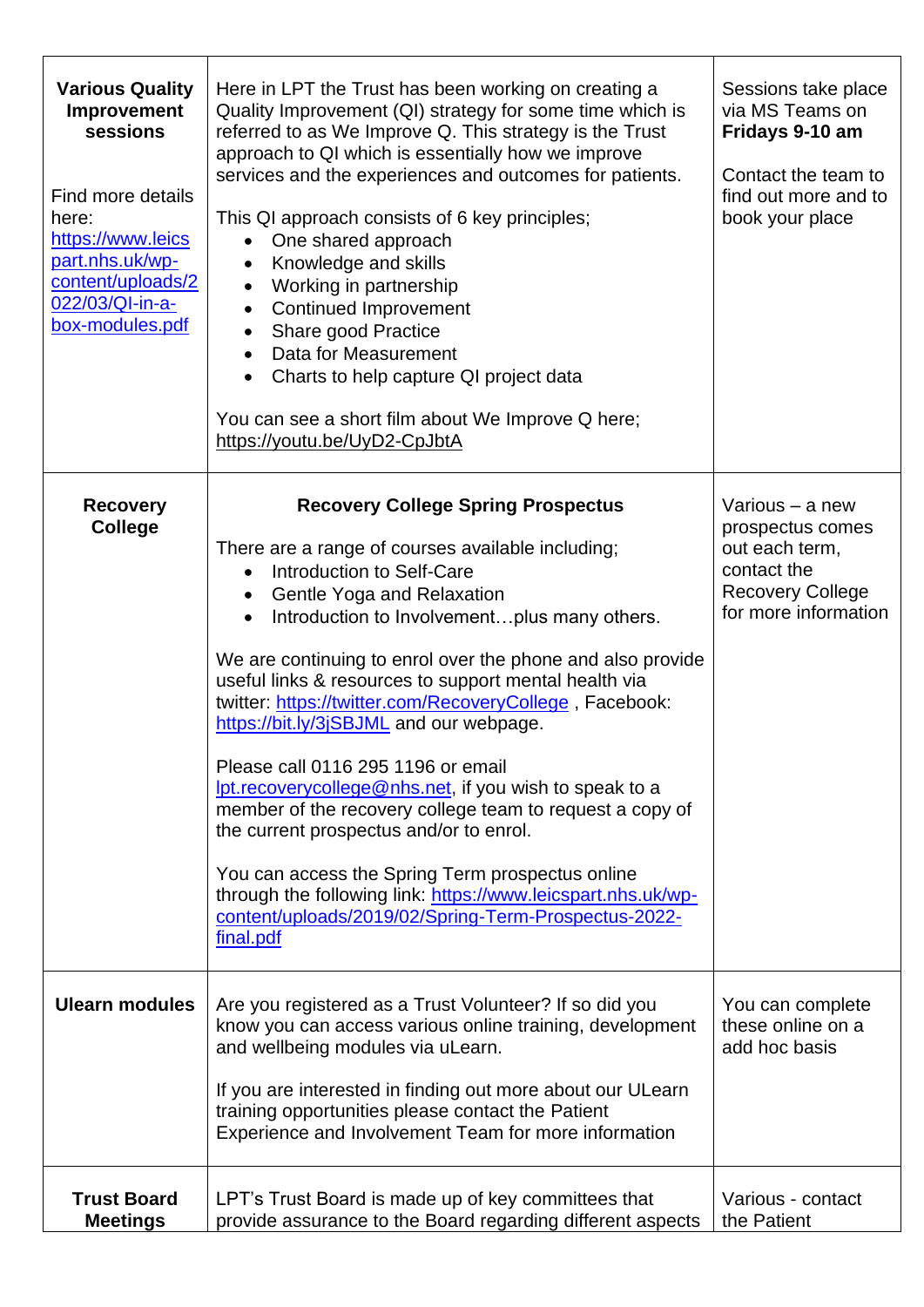|                                               | of our work. Good governance leads to better patient care<br>and allows the Trust Board to demonstrate robust<br>accountability to local people in the safe running of their<br>health service. The Trust board meets in public six times a<br>year to discuss a wide range of issues and you are<br>welcome to attend.<br>Please click on the following link for dates of all Trust<br>Board meetings throughout 2022:<br>https://www.leicspart.nhs.uk/wp-<br>content/uploads/2022/03/2022-Trust-Board-meeting-dates-<br>Overview.pdf<br>To register and find out more please click on the below<br>link;<br>https://www.leicspart.nhs.uk/about/trust-board/                                                                                                                                                                                                                                                                                                                                                                                                                                                                                                                                                                                                                                                                                                                                                                                                                                                                                                                              | Experience and<br><b>Involvement Team</b><br>for more information                   |
|-----------------------------------------------|--------------------------------------------------------------------------------------------------------------------------------------------------------------------------------------------------------------------------------------------------------------------------------------------------------------------------------------------------------------------------------------------------------------------------------------------------------------------------------------------------------------------------------------------------------------------------------------------------------------------------------------------------------------------------------------------------------------------------------------------------------------------------------------------------------------------------------------------------------------------------------------------------------------------------------------------------------------------------------------------------------------------------------------------------------------------------------------------------------------------------------------------------------------------------------------------------------------------------------------------------------------------------------------------------------------------------------------------------------------------------------------------------------------------------------------------------------------------------------------------------------------------------------------------------------------------------------------------|-------------------------------------------------------------------------------------|
| <b>Peer Support</b><br><b>Worker Training</b> | We are very keen that our peer support service reflects the<br>communities we serve, and we are looking for individuals<br>who will help us to reach that goal, and who are able to<br>complete training, which means we welcome people<br>regardless of age, race, gender, ability/disability, sex and<br>sexual orientation, religion or belief. Pregnancy, maternity,<br>marriage or other relationship status are also not a barrier to<br>application.<br>Requiring reasonable adjustments to participation should<br>not be a barrier to applying, and this will be discussed with<br>you.<br>Please don't let anxiety about the future after training<br>influence your motivation to apply for a training space. We<br>can talk about this more before training commences there<br>will be an online meetup, which is an informal group<br>interview with applicants.<br>We also plan to deliver more training in 2022 and beyond,<br>so if you are not successful for this round, (which is<br>generally down to volume of applications) we usually add<br>people as confirmed for the next course.<br>Training is currently delivered through Microsoft teams. This<br>is simple to use. Please indicate on the training form if you<br>have access to a computer or electronic tablet and access<br>to the internet.<br>Please click on the below link for further information and<br>contact details for the peer support lead;<br>https://www.leicspart.nhs.uk/involving-you/all-age-<br>transformation-of-mental-health-and-learning-disabilities-<br>services/peer-support/ | Training is offered<br>on a regular basis,<br>the next cohort<br>launching in April |